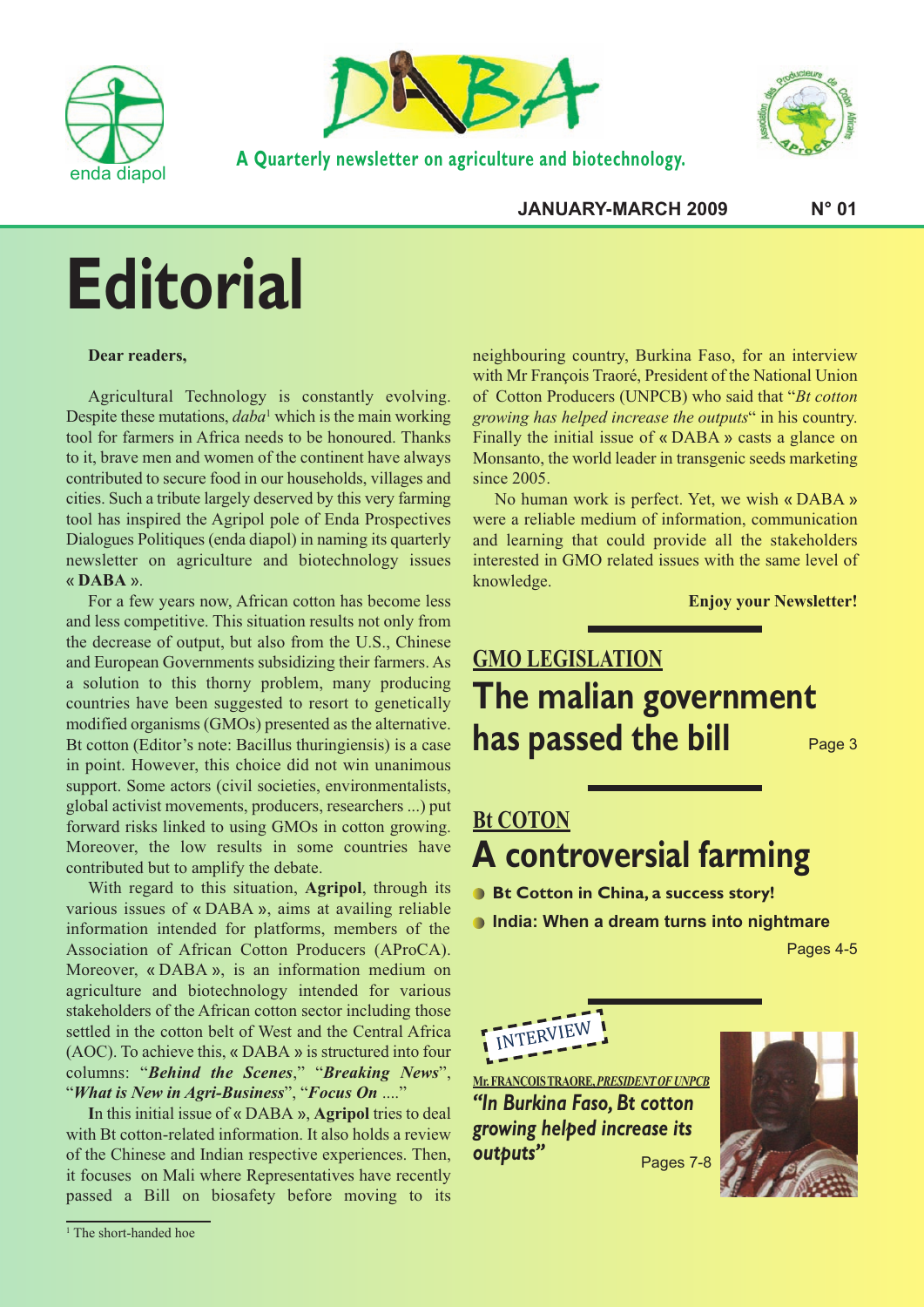## BEHIND THE SCENES

## **Transgenic plants, an expanding farming**



**As plants of which genetic materials** have been more resistant to diseases and materials have been modified to make them extreme weather conditions among other things, transgenic plants growing is imposing itself to the agricultural sector. And, this accounts for its recent years exponential growth.

According to the International Service for the Acquisition of Agri-biotech Applications (ISAAA), it shifted from 1.1 million hectares in 1996 to 125 million hectares in 2008. Acres dedicated to that farming have been multiplied by 100 in ten years", showing, by the same token, a revival in transgenic plants growing. "In 2008, genetically modified plants sown areas were 8% of worldwide cultivated acreages globally estimated at about 1,530 million hectares. To date, 13 million farmers spread over the five continents devote themselves to this farming

practice" according to the same source. Those farmers are mainly concentrated in twenty (20) countries of which more<br>than half are developing than half countries.

The latter are located in Asia, Europe, Latin America, and to a lesser extent, in Africa (South Africa and Burkina Faso). According to ISAAA, "*the 125 devoted to genetically modified plantsin the world are mainly dominated by four varieties of plants*", that is to say, soya, maize, cotton and colza. Colza alone represents 95% of GMO sown acreages. As far as transgenic cotton is concerned, it could be noticed that acres devoted to its growing are widening every year.

If some people believe that 30% of the produced and cotton is transgenic origin, for others, on the contrary, those figures are underrated. And according to

estimates, "*this rate may increase the coming years*."

To avoid being left behind,<br>African cotton growing tton growing<br>have started countries pondering over opportunities offered by such a polemical technology that is subject to<br>various and contradictory and contradictory interrogations, as it is the case in China and India. Hence, the need to analyze separately the various experiences of the pioneer countries on the issue.

#### **D A B A**

*A Quarterly newsletter on agriculture and biotechnology.*

**Director of publication: Moussa MBAYE Coordonnator: Mamadou Alimou BARRY Redaction Team: Mamadou Alimou BARRY - Abdoulaye KONE - Wêdémi Karine Raïssa OUEDRAOGO - Claire DUBROCA - Miriame KEITA - MoussaTALL Layout: Enda Editions**

**Contacts : ENDA DIAPOL, Sicap Sacré Coeur Transition 4, villa n° 8773 - B.P. : 7329 Dakar - SÉNÉGAL Tél. :(221) 33 825 36 20 Fax :(221) 33 825 36 32 E-mail : agripol@endadiapol.org Web: http://www.endadiapol.org**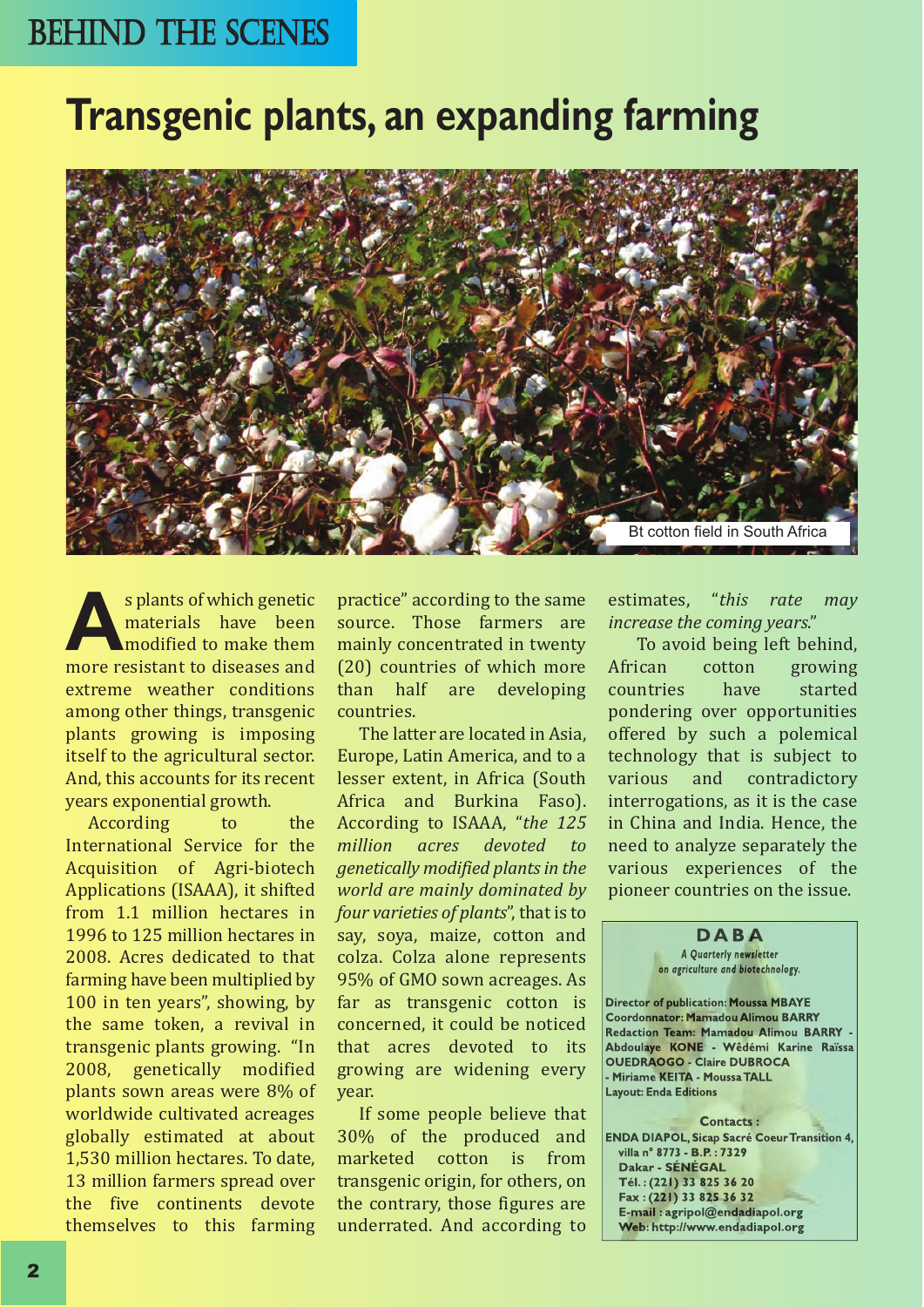#### **GMO LEGISLATION**

## **The malian government has passed the bill**

*As a major cotton growing country, Mali which at the outset was reluctant to welcome GMOs in its* agriculture has finally set up a legal framework to see to that issue. The bill went through the National *Assembly on 13 November 2008,after several deferments due to the reluctance of some stakeholders among the Civil Societies.*

<sup>3</sup> November 2008 is a<br>date that will be engraved<br>on the agricultural history<br>of Mali. Indeed, that very day. date that will be engraved on the agricultural history of Mali. Indeed, that very day, the Malian National Assembly passed the bill on GMOs, entitled "Safety in Biotechnology." In doing so, Mali opens its territory to biotechnology<br>and consequently, allows consequently, multinationals endowed with this new technology to operate on its territory.

The process that led to the adoption of this law was not<br>easy. Hence its repeated Hence its repeated deferments. Considering the rejection of GMOs by some countries because of their mixed results in other countries,<br>Malian actors expressed expressed concerns, rather than remaining out of the debates. Broadly speaking, these concerns were related to the idea according to which the GMO law conflicted<br>with three international international stipulations yet approved by<br>Mali. These include the These include the<br>tion on Biological Convention Diversity (CBD) and Cartagena Protocol, which advocate a<br>broader consultation of consultation stakeholders (farmers and consumers) while drawing up such types of law. To these agreements, can be added the Agricultural Orientation Law (LOA), which provides for drawing up a seed and biosafety law. Therefore, actors of such



civil societies as the Coalition for the Protection of African Genotype (COPAGEN), the Bio-<br>safety lnterdisciplinary Interdisciplinary Network (RIBios), the National<br>Coalition of Farmers' Coalition Organizations (CNOP) had put<br>forward the lack of a forward the lack of a consultation framework for the various stakeholders to express their concerns on so a sensitive issue.

The 13 November 2008 Act consists of 78 articles divided into 14 chapters. The scope of the Act is stated in Article 1 which stipulates that "*this law applies to the import, export, transit, private or commercial uses of any genetically modified organism (GMO), be it intended to be released into the environment, or to be used as foodstuffs or food for livestock, raw products, or as a genetically*

*modified organism derived product. It also applies to GMOs with both pharmaceutical and food uses*".

Even if the bill has been passed in spite of the strong opposition of civil society, it is up to the individual actors thenscientists, researchers, and members of civil society among others to make sound proposals to better monitor the adoption of this technology in the Malian<br>agricultural sector. and agricultural particularly in the cotton one.

The idea of introducing biotechnology in Mali has initially been advocated by technical and financial partners (TFP), especially the World Bank through USAID. For the latter indeed, this initiative could be a solution to the recent years drop in production.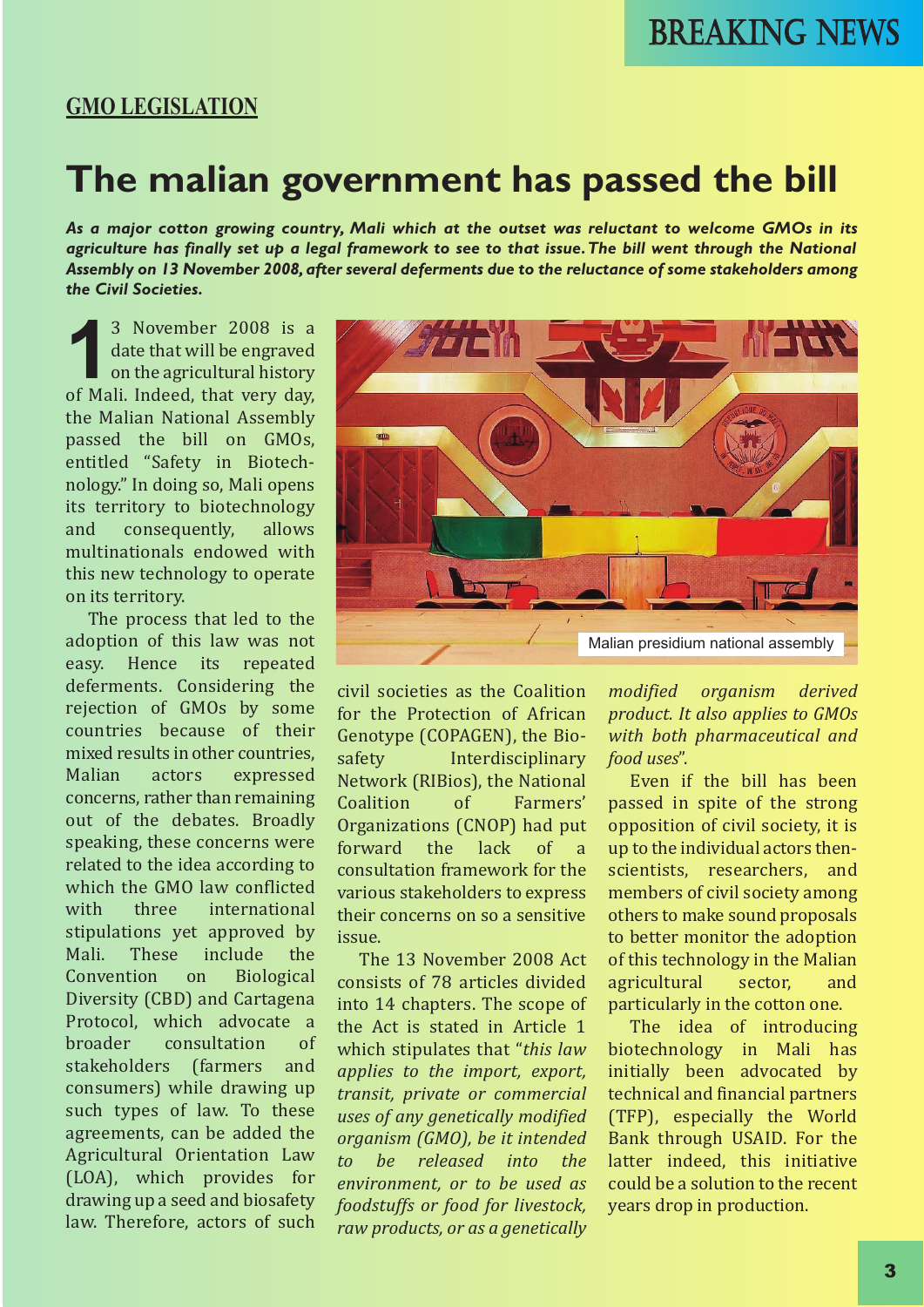## WHAT IS NEW IN AGRI-BUSINESS



## **Cross-perspectives**

#### **Bt COTON**

## **A controversial farming**

*The introduction of Bt cotton, supposed to be more profitable to farmers,still raises debates.If the experience in such a country as China has been conclusive, it is not the case in other countries. In India for instance, the introduction of GMOs has led to enormous disruptions. This very situation has prompted some farmers to commit suicide, according to an ENS study published on 03 October 2007.*

**Not** all is rosy in the use of Bt cotton! It is the least that can be said. Depending on whether we are in China or in cotton! It is the least that can be said. Depending on India, the results are poles apart. While in China the introduction of<br>Bt cotton has helped to helped revolutionize the industry, in India on the other hand, Bt cotton has drastically changed the agricultural landscape. And this situation still raises the nerve-shattering and contradictory debate on whether GMOs should be introduced or not.

#### **Bt Cotton in China, a success story!**

As a world leading Bt cotton producer, China is regularly portrayed as the best example of successful GMO adoption. The Chinese experience in GMOs dates back to the early 90s. It was during this period that China started experimenting transgenic cotton. The aim was to find out ways of fighting against the various parasitical attacks some of which began resisting to treatments. Among these resistances, those of cotton anthonomus and related pests, as well as those of Lepidoptera family were reported. Those problems were solved thanks to the adoption of Bt cotton which also made it possible to significantly reduce the number of sprayings.

Whereas conventional cotton

required 20 sprayings, only seven sprayings would be enough for Bt cotton. The fact of reducing insecticide treatments has had a positive impact on the health of people in living cotton growing areas.

A decline in poisonings related to the use of pesticides and insecticides was also to be noticed. As for the Bt variety outputs, they were 10% higher than non-Bt varieties, that is to say, 3,481 kg/ha<br>against 3,138 kg/ha. Reducing against 3,138kg/ha. Costs, increasing outputs (of 343kg/ha), in addition to reducing the volume of insecticides and saving working time thanks to the decrease of spraying times, are the major elements that contribute to the overall economic benefits of Bt cotton in China.

#### **China generalizes Bt cotton growing**

After several conclusive experiments, Chinese authorities, *via* their Ministry of Agriculture through its biosafety committee, have since 1997 authorized Bt cotton marketing. Three years later (2000), the results were beyond all expectations. Also, the rate of Bt cotton adoption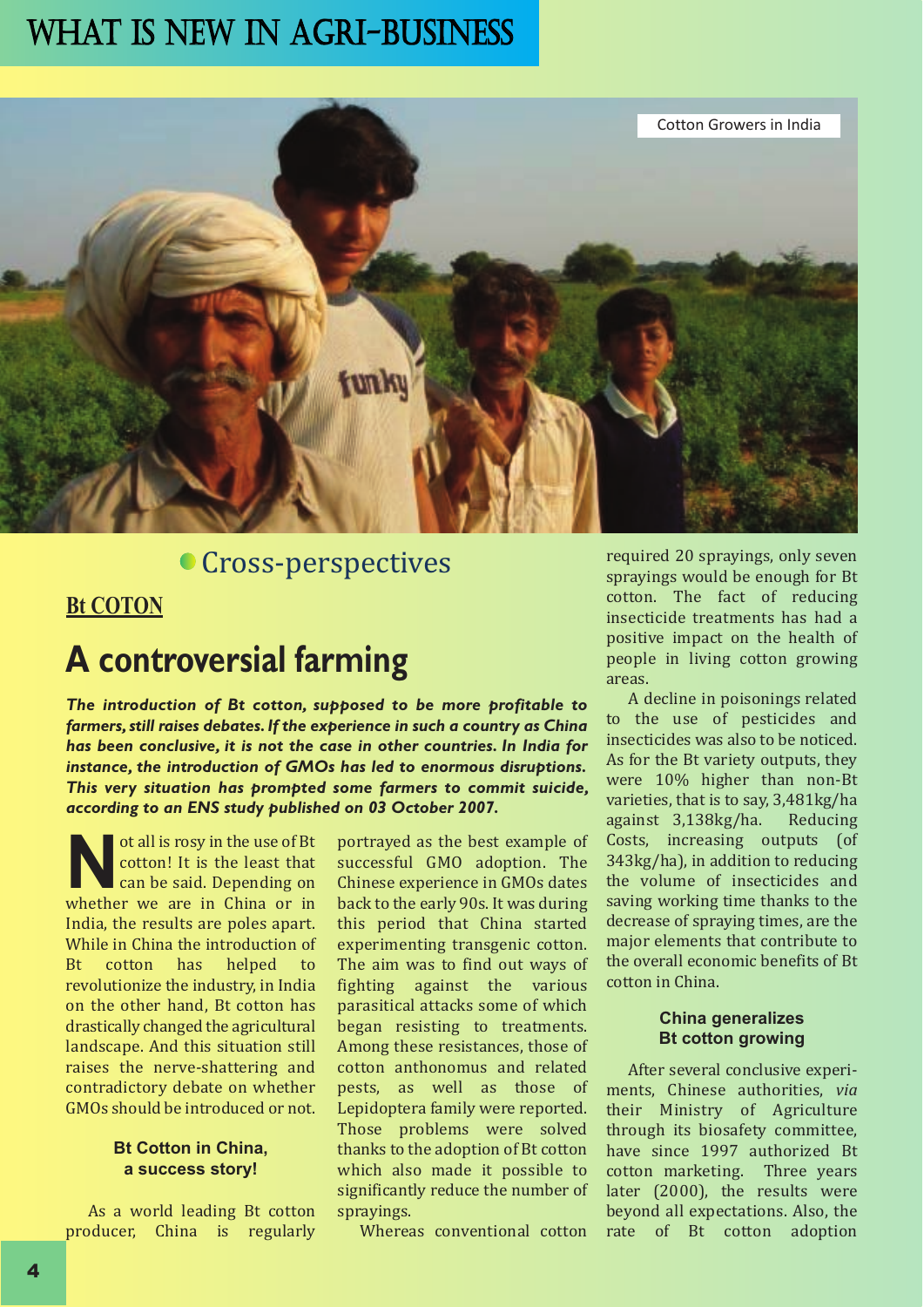respectively reached 97 and 80% in such provinces as Hebei and Shandong. Bt cotton growing has been successful in China as evidenced by the substantial profits earned by farmers. And this success partly owes to a series of<br>technical achievements that achievements preceded its adoption. Indeed,<br>since 1956 China has got since 1956 China has got interested in creating hybrid varieties of cotton in which Bt gene was to be introduced later on. Today, there isno doubt about the success of this project. The example of China shows that GM plants can provide for indisputable economic and agronomic benefits to farmers, especially in countries heavily dependent on agriculture. Yet, it should be acknowledged that the case of China cannot be overgeneralized. While in China the results are satisfactory for all the stakeholders, in its neighbouring country India, on the other, the adoption of Bt cotton has led to an unprecedented outcry.

#### **India: When a dream turns into nightmare**

The example of China currently positioning itself as a world leading Bt cotton producer has inspired its neighbouring country India as far as opportunities linked to Bt crop adoption is concerned. With 60% of the population earning their life thanks to agricultural related activities, India is hampered by poor weather conditions due to rainfall deficits. Also, a low infrastructural level is to be noticed in this country. Then, the lack of access to credits, and the higher input prices coupled with the lower purchase price have led the sector into a crisis. In order to help the cotton sector find its place in the develop-ment process of the country, the Government had<br>adopted transgenic cotton transgenic marketing in 2002. But, very soon, this experience turned into a<br>nightmare. That Bt cotton That Bt commercialization was marked by

huge losses for cotton growers. Settled in different cotton zones of the country, the latter suffered heavy losses partly due to the adoption of GMOs.

Two phenomena were said to be responsible for the lowness of outputs. On the one hand, the high<br>price of the seed which price of the seed incorporates the payment of an intellectual property right. On the other hand, the massive use of pesticides to prevent insect pest<br>attacks. There have been attacks. There have been horrendous and unprecedented consequences following to these experiences. Lured into the vicious circle of poverty, many farmers who were heavily indebted simply committed suicide as a way of relieving their pain. According to a study by ENS, published on 3 October 2007, "*in the Vidarbha region alone (i.e. cotton belt of India) in the eastern part of Maharashtra, 900 suicides were to mourned at the end of 2007, that is, an average of 3 suicides a day.*"

#### **The Indian Government Brought an Action against Monsanto**

After this tragedy, further research was carried out by Indian researchers. It spanned over a period of four years. The aim of this work was to assess the impact of Bt cotton adoption in India. The results were soon to be seen. The<br>report produced by the report produced by the researchers stated that"*transgenic cotton did not significantly reduce the use of pesticides. Its production cost was higher. On average, farmers using Bt spent 12% more than their counterparts who stuck to conventional cotton growing*". And the report went on further to point out that: "*Bt cotton output is 8% lower than that of conventional cotton, the average return on these four years was 57% lower for farmers using the Bt variety provided by Monsanto*". Therefore the report concluded: "*Bt cotton has not created a healthier agricultural environment. On the*

*contrary,symptoms of the toxicity of the soil were found, jeopardizing thus animal and human health".*

With all those results at their disposal, the Indian Government immediately reacted. They first refused to renew the contract for<br>Monsanto which was thus Monsanto forbidden to operate in the cotton zones of India. Indian authorities went further. They filed suit against the U.S. firm and its subsidiary Nahyco for misleading advertising. In the same vein, an NGO (Coalition of Andhra Pradesh) was created. And its role consisted into protesting against the use of Bt cotton from Monsanto. It should mentioned that *Bollgard* I varieties were replaced by *Bollgard* II ones.

The latter is a more improved variety which adapts to the bad weather conditions. It is more resistant to attacks by second insect pests. After all these measures, there is now a revival of cotton growing in India. growing Paradoxically, this return to<br>normalcy coincides with normalcy favourable weather conditions. Therefore, a nagging question must be put: Is there any link between rainfall and the good results? The debate between GMO supporters and opponents has fine days ahead.

The results obtained in China and India since the introduction of Bt cotton in the two countries are cases in point. If in China the results had been by far beyond all expectations, in India, on the contrary, the results were mixed, and had sometimes turned out tragically. In front of this situation, new ways need to be explored so as to find out agricultural techniques that could help achieve a sound development through a rational use of natural resources, that is, through an option that would not jeopardize the future of either the present or the next generations. For the time being, organic farming seems to meet these criteria.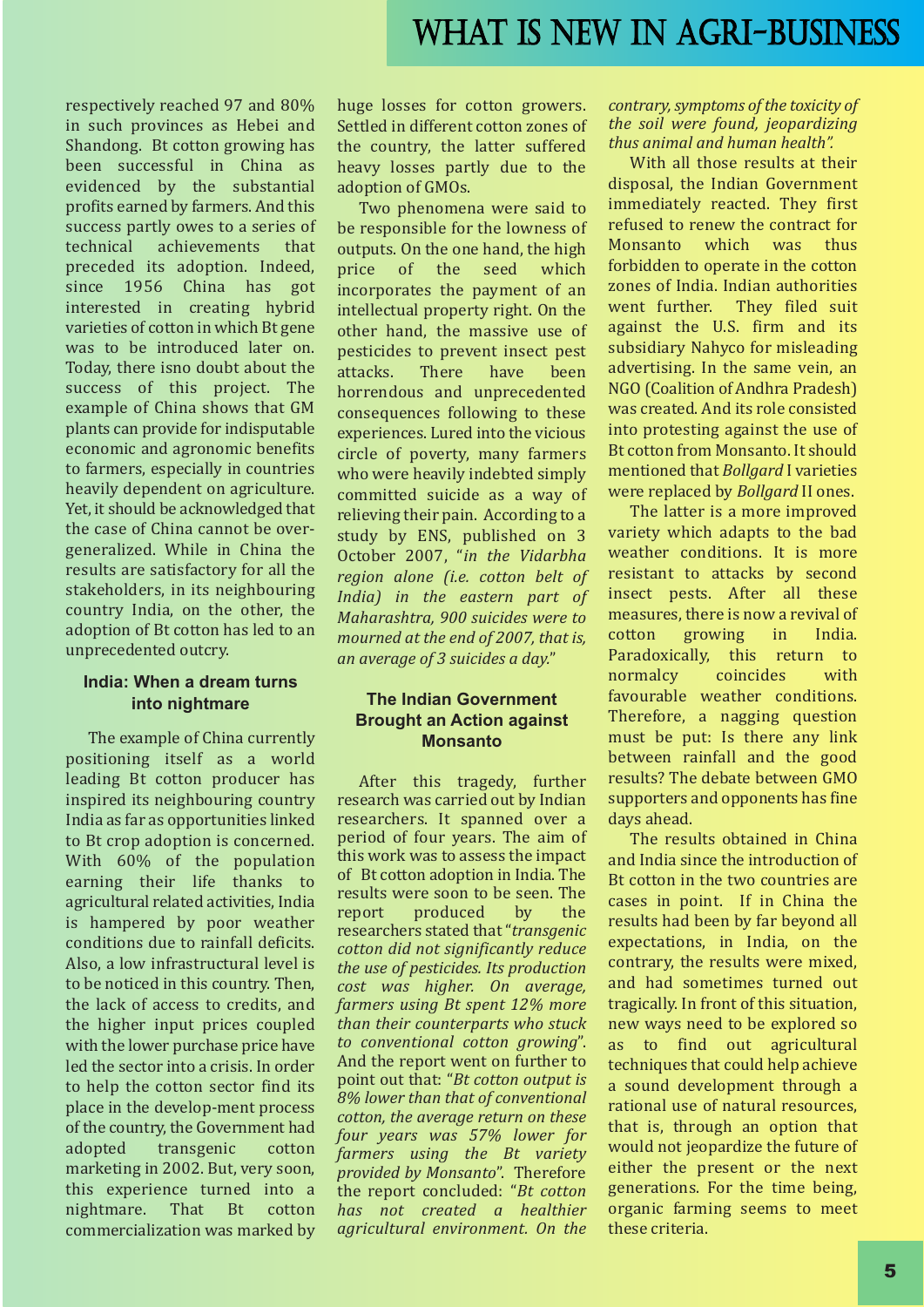## **Alternatives**

#### **GROWING ORGANIC COTTON**

## **An appropriate answer to new challenges?**



**Commonly** known as *bio-*<br> **cotton**, organic cotton<br> **that** can be explored to address *cotton***, organic cotton seems to be a true track the difficulties facing cotton sectors. In addition to preserving the environment, organic cotton growing will allow cotton producers in Southern countries to earn better incomes from their crops. However, the global financial crisis seems to be an obstacle that can prevent the organic cotton growing from being a panacea to the problems faced with by this sector.**

The increasing cost of fertilizers, insect infestations and damage to soil by chemicals have led some cotton growers in West and Central Africa (AOC) to resort to the organic cotton. The latter resorted to organic cotton growing because of the various benefits they can derive from it. And thanks to the results already achieved both at the economical and environmental level this alternative seems to be more reliable.

Grown with natural products only, organic cotton rules out any use of pesticides, insecticides or fertilizers. Also, only compost and manure are used to fertilize the soil. As for the essence of plants or sandstone powders, they help to fight against pests and diseases. That is why, organic cotton is said to

be a crop that is in tune with the nature, since it is much less harmful to the environment. In addition to preserving water tables and soil fertility as well as the ecosystem, organic farming also requires much less water, since this precious liquid is often used to dilute insecticides and pesticides. Besides contributing to a better fertilizing of soil through the use of natural inputs, organic cotton growing allows farmers to be in line with sustainability policies. According to experts, "*in Africa, there is a market to be developed for thistype of cotton which is more ecofriendly*".

to its various environmental benefits, organic cotton growing also has an economic asset that should not be glossed over. Indeed, organic cotton price is 15 to 30% higher than that of conventional cotton. A real boon for producers who can, therefore, better live from their work. Besides, the latter will not be subject to the strong volatility of world prices of conventional cotton. That is why, some countries, in addition to growing conventional, fair and Bt cotton, have introduced organic cotton.

Despite all these advantages, few African producers embarked on organic cotton growing. Indeed, according to Organic Exchange, an organization which promotes and monitors the organic farming sector, "*although the global production of organic cotton has increased by over 150% and reached 145, 000 tons in 2008, that is to say, about 0.55 % of the total production of cotton, West African growers have produced only about 2% of this amount. Nevertheless, it is worth mentioning that compared to the previous year, this production has doubled in this region.*"

According to a comparative study<br>between organic cotton and organic cotton and conventional cotton carried out in Mali in 2008 by the Canadian University of Moncton, "*organic cotton growing will be profitable in the long run, as long as the labour is cheap. It will help reduce poverty in rural areas by employing more and more women, and improve land managements."* But, according to a association, *international recession has led to setting a ceiling on demand for the new crop*". This opinion is shared by the Swiss NGO Helvetas helping farmers who have opted for organic farming including cotton. According to the NGO, "*with the crisis, companies are less incline to take a risk. They still honour their organic cotton purchase contracts, but the demand does not increase*." Thus, the global financial crisis has become serious matter for organic cotton promoters.

Therefore, it should noticed that if there had not been the current problems in selling the crops, organic cotton could have been a solution to crises African cotton sectors are undergoing now. Also, cotton growers of the continent should undertake research and develop organic markets before promoting and intensifying organic growing. If the option of African<br>cotton growers consists in growers respecting the biodiversity of the continent, organic cotton should hold an important place among the new opportunities they will be offered.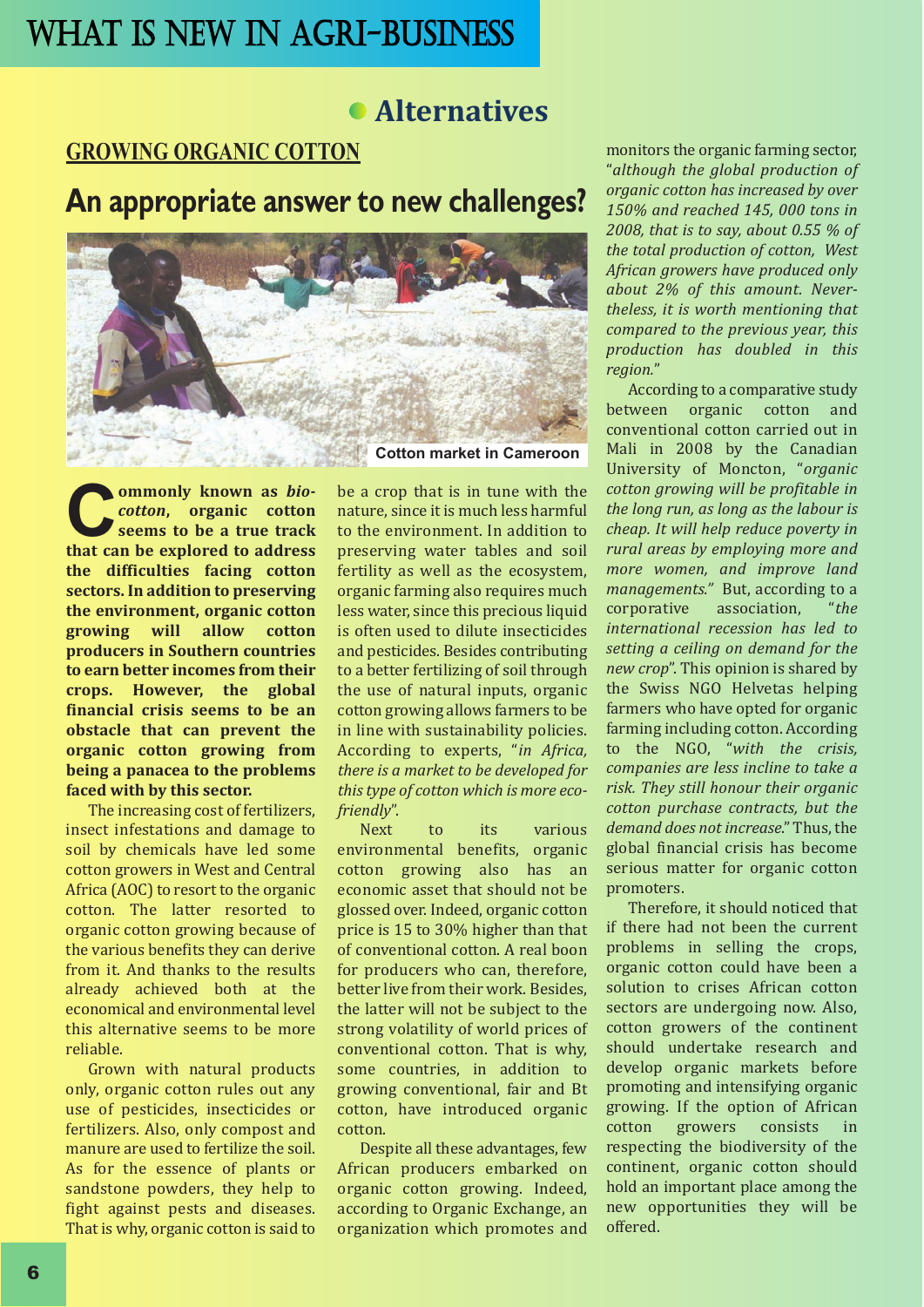## WHAT IS NEW IN AGRI-BUSINESS

#### **Focus on...**

# **Mr. FRANÇOIS TRAORE,** *PRESIDENT OF UNPCB* **INTERVIEW**

## *"In Burkina Faso, Bt cotton growing helped increase its outputs"*

*Regarded as an alternative to the problems faced with by African cotton growers, Bt cotton growing was introduced in some countries.Though Burkina Faso is of one the pioneer countries in West Africa to have tried Bt cotton, it should be acknowledged that the introduction in the "Land of Honest Men" was confronted with some reluctance.As a President of both the National Union of Cotton Producers of Burkina (UNPCB) and theAssociation ofAfrican Cotton Producers (AProCA),Mr. FrançoisTraoré is a ardent African cotton advocate. He also stands for Bt cotton marketing.In this interview,the chief official of UNPCB gives an account of the conditions of Bt cotton adoption in Burkina Faso.*



#### **DABA: How was Bt cotton growing introduced in Burkina Faso?**

**François TRAORE:** Cotton is a plant highly appreciated by<br>parasites. Therefore, people Therefore, people sometimes have to use up to 18 distinct pesticide treatments, from sowing to harvest. The products we use to treat cotton plants are poisonous. It is a difficult task since farmers are obliged to cover from 12 to 15 km with a weight of 20 kg on their back in order to treat one hectare; and that action has to be repeated six to eight times a year. Despite all those efforts, there have been years when the use of pesticides has proved ineffective. This situation has caused a great deal of concerns among the cotton growers in Burkina Faso. In response to that, as officials of the cotton sector, we got in touch with those who are much more experienced in fighting against parasitic attacks. And through our investigations we found that major cotton growing countries managed to overcome this thorny problem by resorting to genetically modified cotton (Bt cotton).

#### **D: How did you do that exactly?**

**FT**: We got in touch with those who have GMO technology. We had discussed with leading companies in this field: Monsanto and Syngenta to develop a partnership and see how Burkinabe producers could use this technology in their cotton sector. Following to these contacts, experiments had been carried out in 2003 in Burkina Faso by research centres notably INERA. Meanwhile, the Government had passed a bill on biosafety to regulate of GMO products growing, imports and sales.

After the experimentation stage conducted by INERA, its wide scale introduction in the different cotton zones of the country began with the targeting of some voluntary groups. This allowed seeing from the results, a significant decrease in the need for treatments of fields. Of the six treatments usually required, only two were needed

from the growing stage, to harvest though maturity stage. It helped reduce the cost of pesticides and<br>subsequently their nefarious subsequently effects on the environment, and also, to slightly increase the output in comparison with conventional cotton.

#### **D: Is there any agreement between Burkinabe farmers and Monsanto as far as GMO seed property is concerned?**

**FT:** In Burkina Faso, seeds we use for our crops have always been found by our own researchers. And, it is in those seeds that the Bt gene has been introduced. This gene is from Monsanto. So today, the seeds of Burkina in which Bt gene has been introduced are a coownership of Burkina Faso and Monsanto. That is why seeds are multiplied by seedsmen in Burkina Faso. So, there is no worry as far as seed availability is concerned, since there is a protocol between the different stakeholders of the sector.